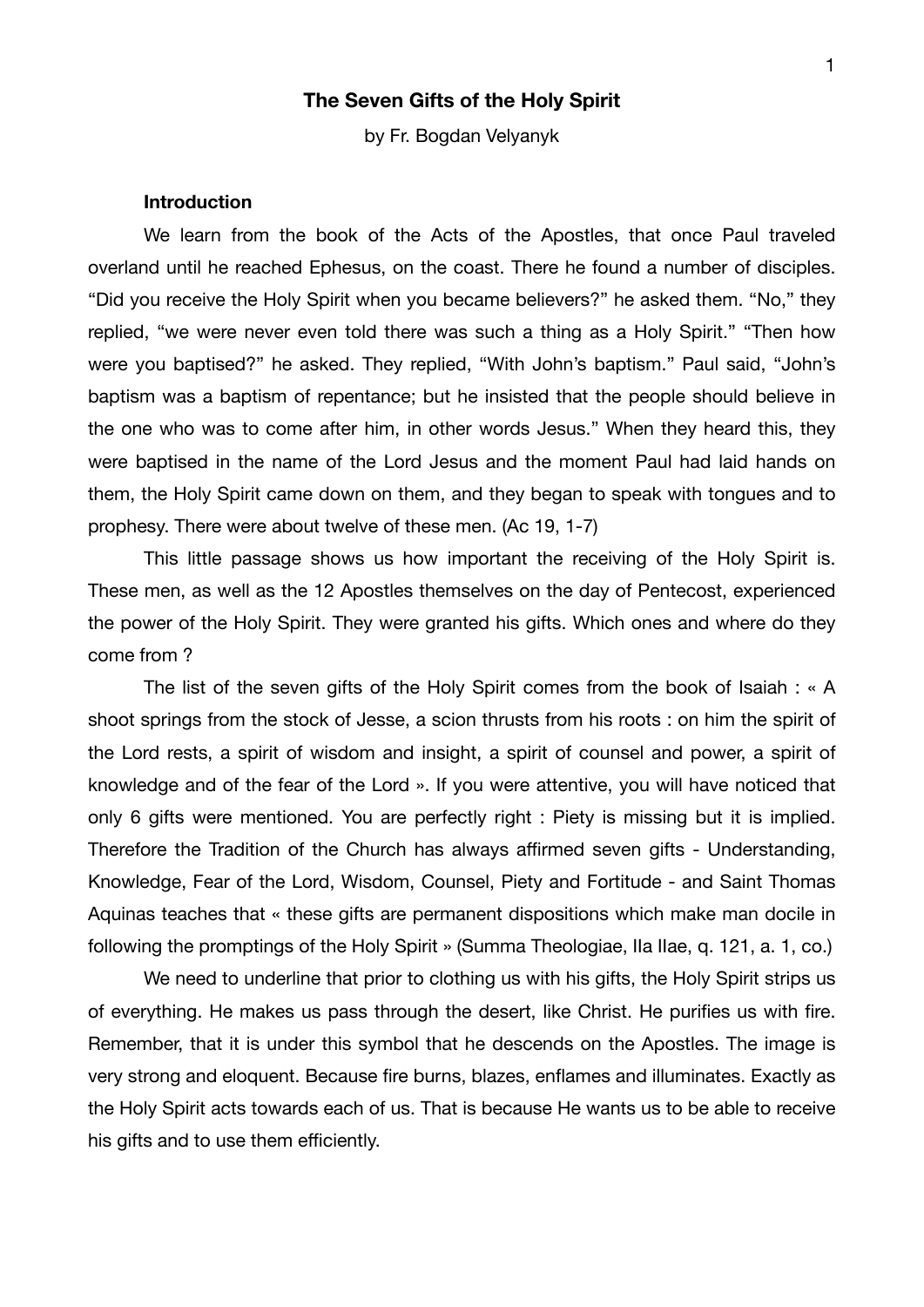Therefore tonight I would like us to meditate on each of these seven gifts of the Holy Spirit and try to understand a little bit how they work. All that in order to be always more docile to the grace of God shaping our souls.

## **Understanding (or Intelligence)**

From the Latin *Intus legerere*, intelligence means « to read within ». It must not be confused with human science. The gift of the Holy Spirit will not necessarily raise your IQ. Although … So what does it do ?

Well, science looks for something visible. It concentrates on appearances, experiences ; in short : what you can touch, feel, measure, etc. The understanding that comes from the Holy Spirit permits us to grasp the very essence of things.

Let's take an example : imagine that you suddenly have the capacity of seeing the feelings which dwell in people's hearts. Someone else will focus mainly on a person's actions and their consequences. You can understand the reason for them. Your judgement too will be more just and appropriate.

Another example : lying in a hammock by the seaside I can reflect with my own intelligence on the beauty of the moment, the pleasure of lazing around etc. But with the gift of understanding which comes from the Holy Spirit I can discover that in creating all that, God had thought of me and of that moment so that I could be sure of his tenderness and his love. More than just being present and savouring the moment, I can grasp the reason and the purpose behind it.

This gift of understanding is like a light which is added to our intelligence and allows us to see more. Before Confirmation we are a bicycle lighting the way through the forest. The Holy Spirit « boosts » our headlamps with extra powerful xenon !

The gift of understanding produces a great and beautiful fruit : the certainty of invisible realities, in other words : faith !

#### **Knowledge**

The gift of understanding allows us to grasp the truth of the faith. But even if I understand something, I still have to make a judgement on what I understand. That is, I must put what I have understood in the entirety of things, in its proper place.

For example : thanks to the gift of understanding I have suddenly grasped the full measure of the love which God has for me : I have seen Christ on the cross, I have read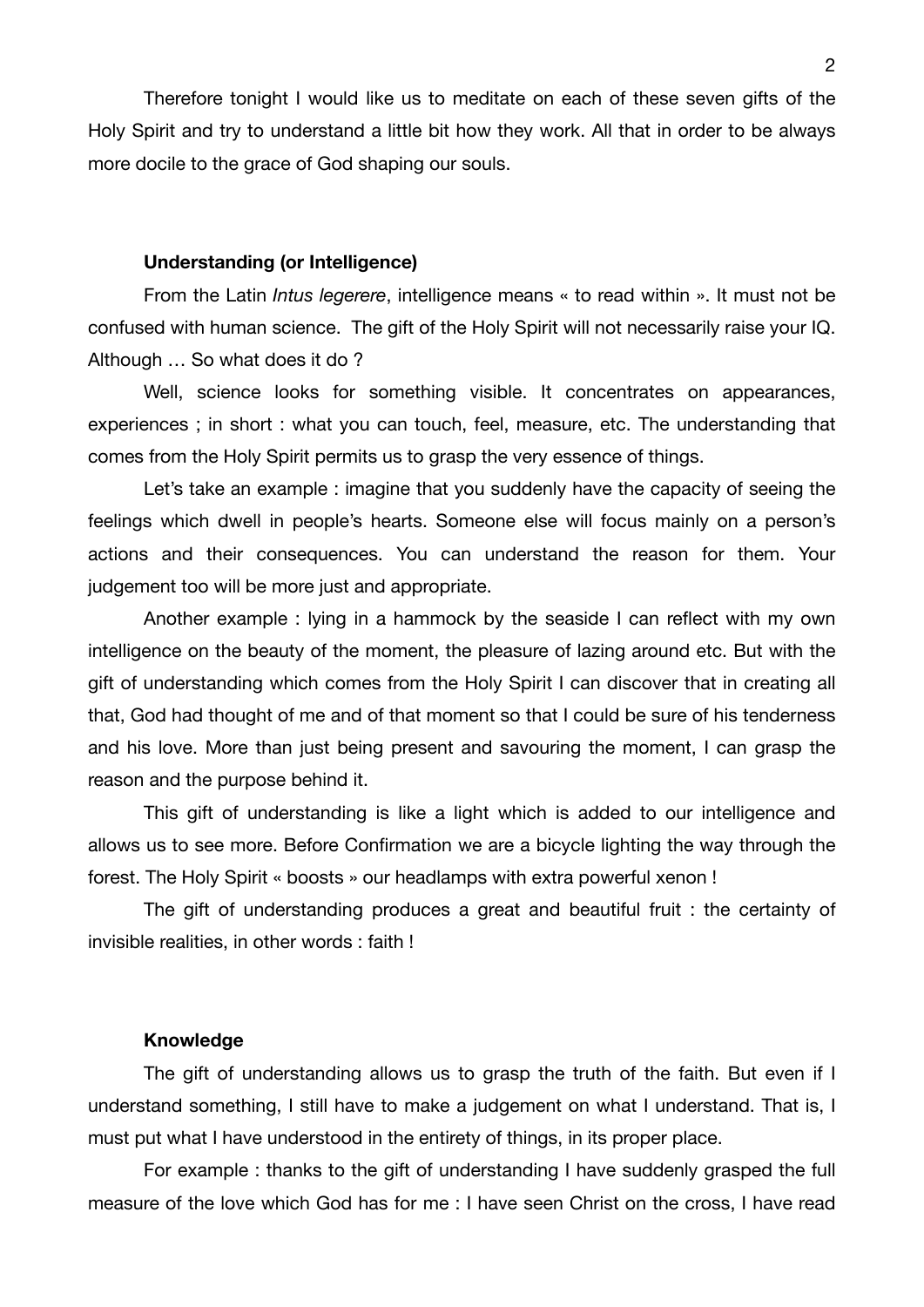his passion and I understand that he did all that for me. He loves me. Through the gift of knowledge I shall know how to incorporate this new insight into my whole life. This divine love requires a response. I understand that on Sunday I have a « date » with God in church etc. The gift of knowledge makes me discover that with just a little adjustment to my planning I can get there easily. In fact, the gift of knowledge is very like that intuitive way of grasping the truth with certainty and conviction that it is important for my life. It deals with things in life. It is as practical as it is speculative.

Another example : it can happen that the gift of knowledge opens our eyes to the amount of time we are spending on the internet or going out and it encourages us to modify our behaviour to turn us more towards the Lord. I think it is also the gift of knowledge that reveals our sins to us and leads us to a profound and sincere confession.

## **Fear of the Lord**

How can that be a gift of the Holy Spirit ? We need to remember that there are two sorts of fear :

Servile fear : I'm afraid of being punished, of being deprived of something good. In this way for example I am afraid of police radar because it will put penalty points on my licence and impose a fine on me. This isn't necessarily a bad thing. It will encourage me to drive more carefully. Regarding God, fear of punishment can sometimes be salutary and prevent me from committing sins. However, that being so, this kind of fear isn't the gift of the Holy Spirit.

In fact there is another kind of fear, the one called filial fear. That is how a son fears offending his father or his mother, of causing them pain, because he loves them and because he knows he is loved. This fear is nourished by love and grows in the measure that the love of God grows in us. It is this fear which is a true gift of the Holy Spirit.

It is the origin of fruits like modesty, temperance and chastity.

#### **Wisdom**

We have spoken about the gift of knowledge. It allows us to judge earthly things, the things of daily life, rightly, by placing them in relation with our real goal – to gain heaven. The gift of Wisdom is a special grace of the Holy Spirit in order to judge divine things. Well then, is it faith ? No ! The gift of Wisdom presupposes faith.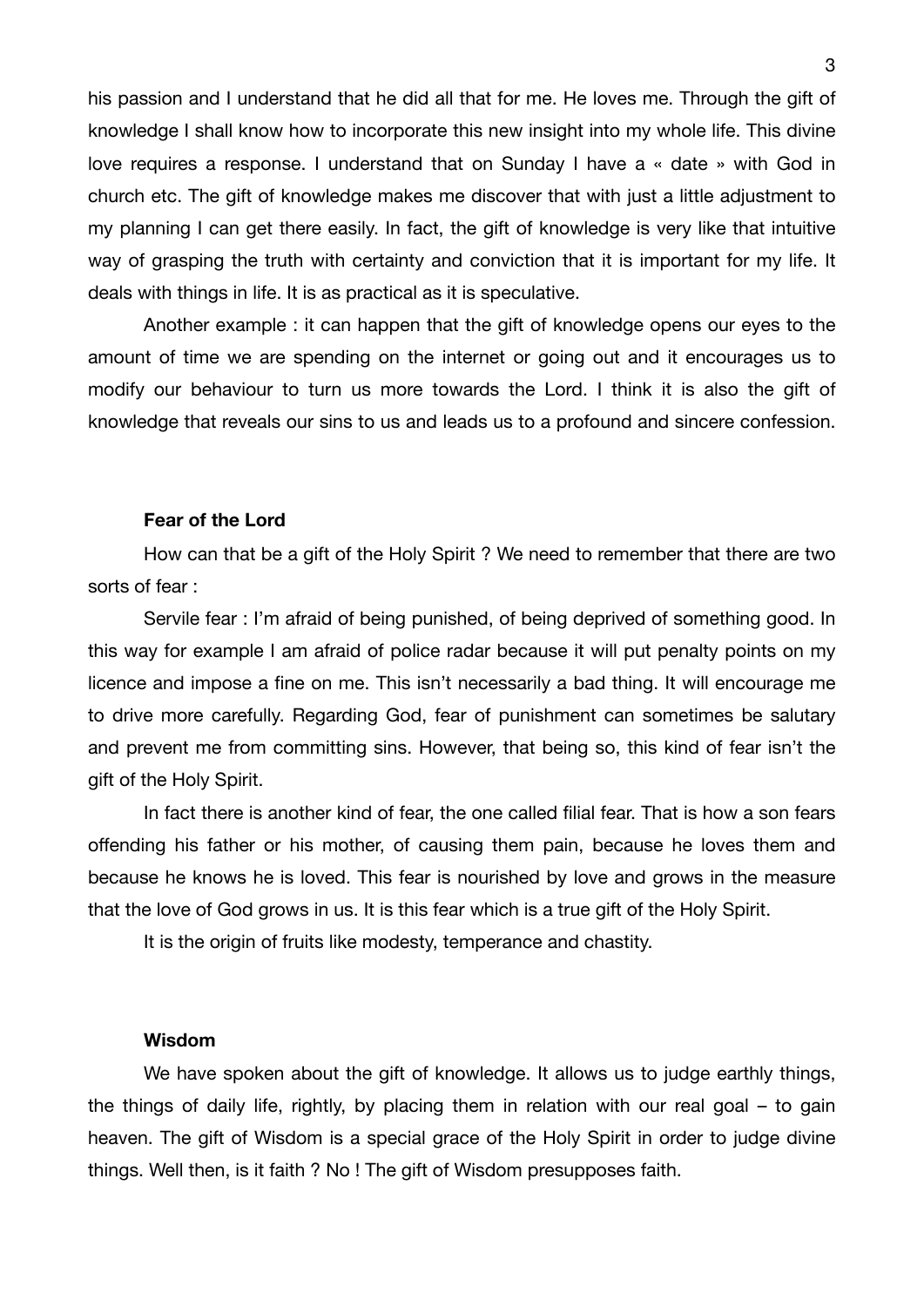In order to understand properly we shall take an example : I believe by faith that the Lord is present in the Eucharist. My love towards God grows stronger : He loves me to such a point that he comes to see me every day ! Well, when you fall in love, you try to understand and get to know the person you love : what do they do, what are they like ? In order to answer these questions, there is no better way than to listen to the answer from the mouth of the person you love. It's the same for the Lord. I believe in the Eucharist and I love God. The gift of Wisdom which comes from the Holy Spirit will allow me to better understand how it is possible that God can really be present in a small piece of bread and above all why he does it. It will give me certainty.

However, as in the case when you are in love with a person : if love is absent, we shall not be receptive to the words spoken to us. They will go over our heads. It's the same in the case of the gift of Wisdom. The Holy Spirit speaks to us himself about himself. But if the love of God in us is killed by sin, it will not have any great effect. Consequently the gift of Wisdom presupposes love, charity and the life of grace.

One more thing : the more intense love of God is, the greater will be the gift of Wisdom. It isn't by chance that Saint Mother Theresa and Saint Thérèse of Lisieux had extraordinary wisdom. They spoke about God as if they knew him intimately, as one knows a friend or the Beloved.

And to finish : the gift of Wisdom produces peace. In fact the whole of our life is led towards order. I think it was Saint Ignatius who said « When God is in the first place, everything is in its place ». That brings peace. Like when you have just tidied your room and you feel good ! You become more and more like Christ who is the Wisdom of God. In fact, the gift of Wisdom gives us more and more the grace to truly become children of God.

#### **Counsel**

In general counsel is concerned with things to be done with an end in view. If someone tells me: « I want to become the world number 1 in tennis», I shall tell him to do lots of training and lead an impeccable lifestyle. It's perfectly natural that man has need of advice. He is a reasonable creature. In order for him to go in one direction or another, to choose this action rather than another, he must hear convincing arguments.

Through the gift of Counsel, the Holy Spirit guides our soul on the choices we have to make. For example : reading the Bible I discover that God is calling me to sanctity and is asking me to pray all the time. How can I do it ? The Holy Spirit will « counsel » me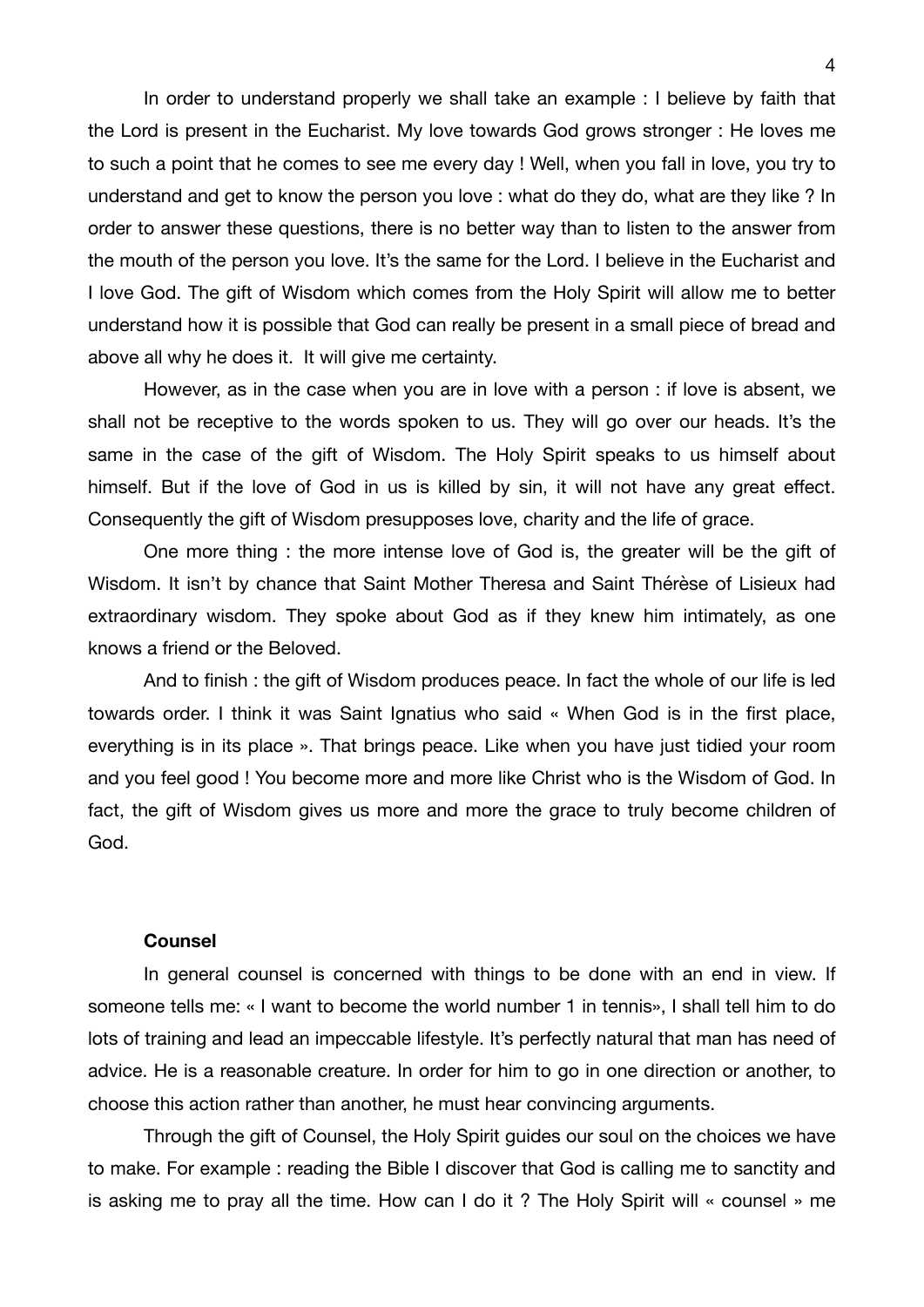inwardly to pray the rosary because it's a simple, effectual prayer that is easy to pray even during my bus or train journey.

In fact the gift of Counsel corresponds with the virtue of Prudence. In the same way that reason puts us on our guard against an action or the absence of an action by reflecting on it consequences, the Holy Spirit through the gift of Counsel encourages us to act with a view to Heaven. You will have understood : it's through a sort of intuition – which reveals itself above all in time of prayer, meditation and reading the word of God – that the Holy Spirit advises us inwardly what things to do or not do.

This gift often motivates us to works of mercy. Because in being merciful we become like God and it's like being on a motorway to Heaven.

## **Piety**

The Apostle Saint Paul writes in the letter to the Romans (8, 15) : « You received the Spirit of adoption, enabling us to cry out, 'Abba, Father! ». The gift of piety therefore allows us to worship God as Father. Certainly, we celebrate God as Creator, judge of all flesh, All-Powerful, etc. But loving him as our Father, our daddy, is the characteristic of the gift of the Holy Spirit.

If you want an example : imagine you are an employee in a prestigious multinational company. Your boss is an extraordinary man. He is wise, humble, etc. You appreciate him and you love him for all these qualities. But in addition you have the extraordinary opportunity of being his son. The homage you pay him will also be on a higher level because of this bond between child and father. This is what the gift of Piety does.

Remember the words of the Lord : « No-one knows the Father except the Son and those to whom the Son chooses to reveal him ».

This gift produces gentleness, it makes us meek. My Father loves me and trusts me. The best way of paying him homage is being worthy of his love, it's being like him : treating others as he does. Because he is meek and humble of heart.

The gift of Piety also consists in honouring other people or the saints in heaven because they are in a relationship with our Father. I also very much like the words of Saint Augustine who says the gift of Piety gives us the grace of « not contradicting Holy Scripture (the Bible), whether we understand it or not » (De Doctrinae Christianae, II, 7). A bit like a dutiful child who respects his parent's words even if he doesn't always understand them.